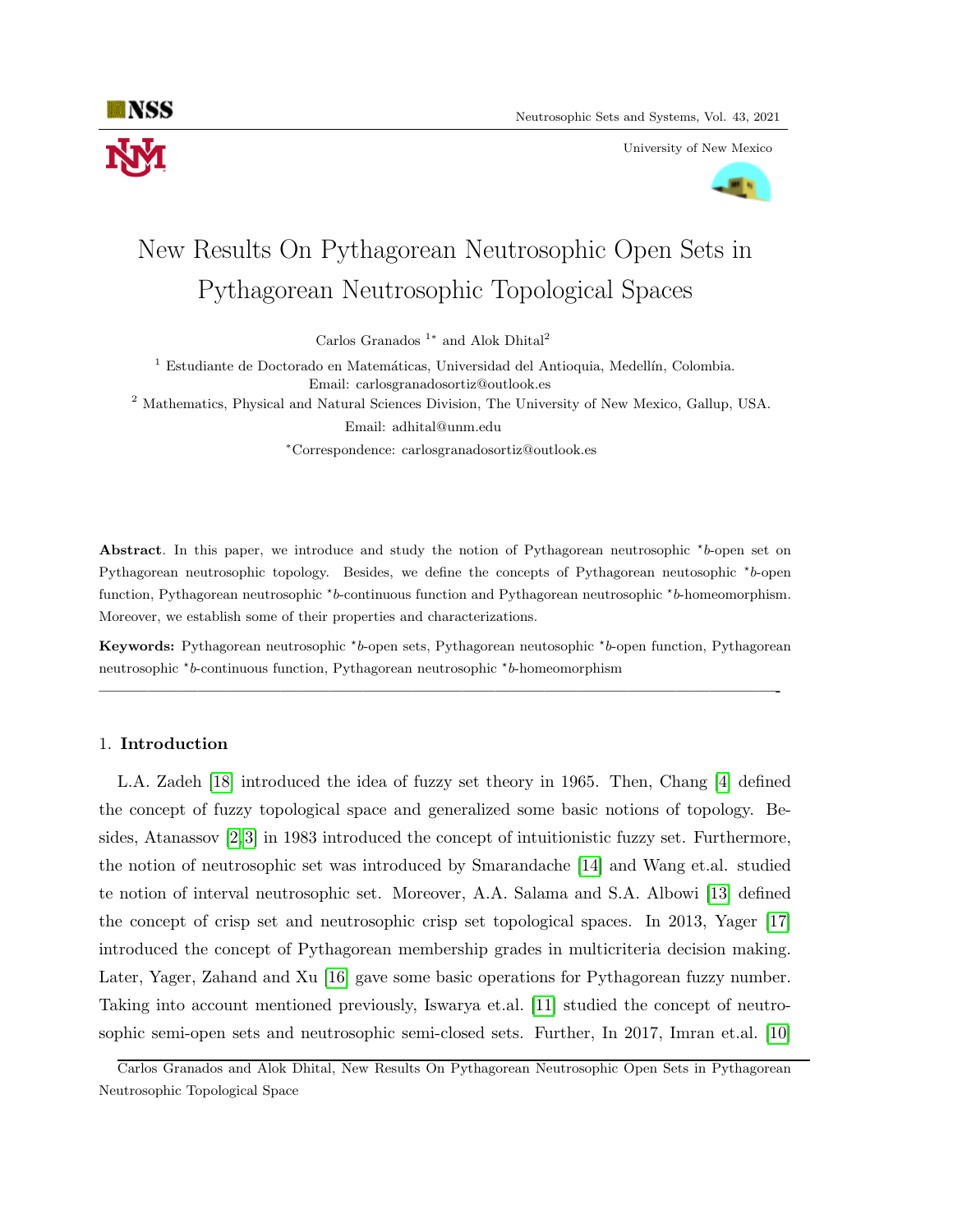introduced neutrosophic semi- $\alpha$ -open sets and studied their fundamental properties. Additionally, Arockiarani et.al. [\[1\]](#page-11-10) defined the notion of neutrosophic semi-open (resp. pre-open and  $\alpha$ -open) functions and investigated their relations. Later, Rao et.al. [\[15\]](#page-11-11) introduced neutrosophic pre-open sets. Then, P.Evanzalin Ebenanjar et al. [\[6\]](#page-11-12) defined neutrosophic b-open sets in neutrosophic topological space and investigated their properties. Recently Bromi and Smarandache defined the Haudroff distance between neutrosophic sets and

On the other hand, mathematicians have extended the notion of neutrosophic sets. In 2020, Sneha and Nirmala [\[12\]](#page-11-13) defined the concept of pythagorean neutrosophic b-open sets and pythagorean enutrosophice semi-open sets and established some properties and notions associated to these sets, additionally they defined some variants of continuity. Simultaneously, Granados [\[7,](#page-11-14) [8\]](#page-11-15) defined the concept of pythagorean neutrosophice pre-open sets and showed other related notions about pythagorean neutrosophic sets, furthermore he studied and established new variants of continuity on these sets. In this paper, we use these notions to extend the concept of pythagorean neutrosophic open sets and define a new notion of sets which are called Pythagorean neutrosophic \*b-open set. Besides, we show some of their properties. We also define the concept of Pythagorean neutosophic \*b-open function, Pythagorean neutrosophic  $b$ -continuous function and Pythagorean neutrosophic  $\rightarrow b$ -homeomorphism. Moreover, we establish some some of their properties and characterizations. Now, we procure some wellknown notions which are useful for the developing of this paper. Let A be a subset of X. Then, we will denote the Pythagorean neutrosophic interior and Pythagorean neutrosophic closure of A as follows:  $PNInt(A)$  and  $PNCl(A)$ , respectively. Additionally, if A is a Pythagorean neutrosophic open set in X, then  $PNInt(A) = A$ . On the other hand, the complement of a Pythagorean neutrosophic open set is called Pythagorean neutrosophic closed set, moreover if B is a Pythagorean neutrosophic closed set in X, then  $PNCl(A) = A$ . [\[12\]](#page-11-13) defined the following concepts: Let  $f : (X, \tau) \to (Y, \sigma)$  be a function where  $(X, \tau)$  and  $(Y, \sigma)$  are Pythagorean neutrosophic topological spaces. Then, f is said to be Pythagorean neutrosophic if  $f^{-1}(V)$  is a Pythagorean neutrosophic in X for every Pythagorean neutrosophic open set V in Y. Besides, let  $f: (X, \tau) \to (Y, \sigma)$  be a function where  $(X, \tau)$  and  $(Y, \sigma)$  are Pythagorean neutrosophic topological spaces. Then, f is said to be Pythagorean neutrosophic pre-continuous if  $f^{-1}(V)$ is a Pythagorean neutrosophic pre-open in X for every Pythagorean neutrosophic open set V in  $Y$ .

Definition 1.1. For any Pythagorean neutrosophic set A in a Pythagorean neutrosophic topological space  $(X, \tau)$ , A is said to be Pythagorean neutrosophic pre-open set [\[7\]](#page-11-14) if  $A \subseteq$  $PNInt((PNCl(A)).$ 

Theorem 1.2. [\[7\]](#page-11-14) Every Pythagorean neutrosophic open set is a Pythagorean neutrosophic pre-open set.

Carlos Granados and Alok Dhital, New Results On Pythagorean Neutrosophic Open Sets in Pythagorean Neutrosophic Topological Space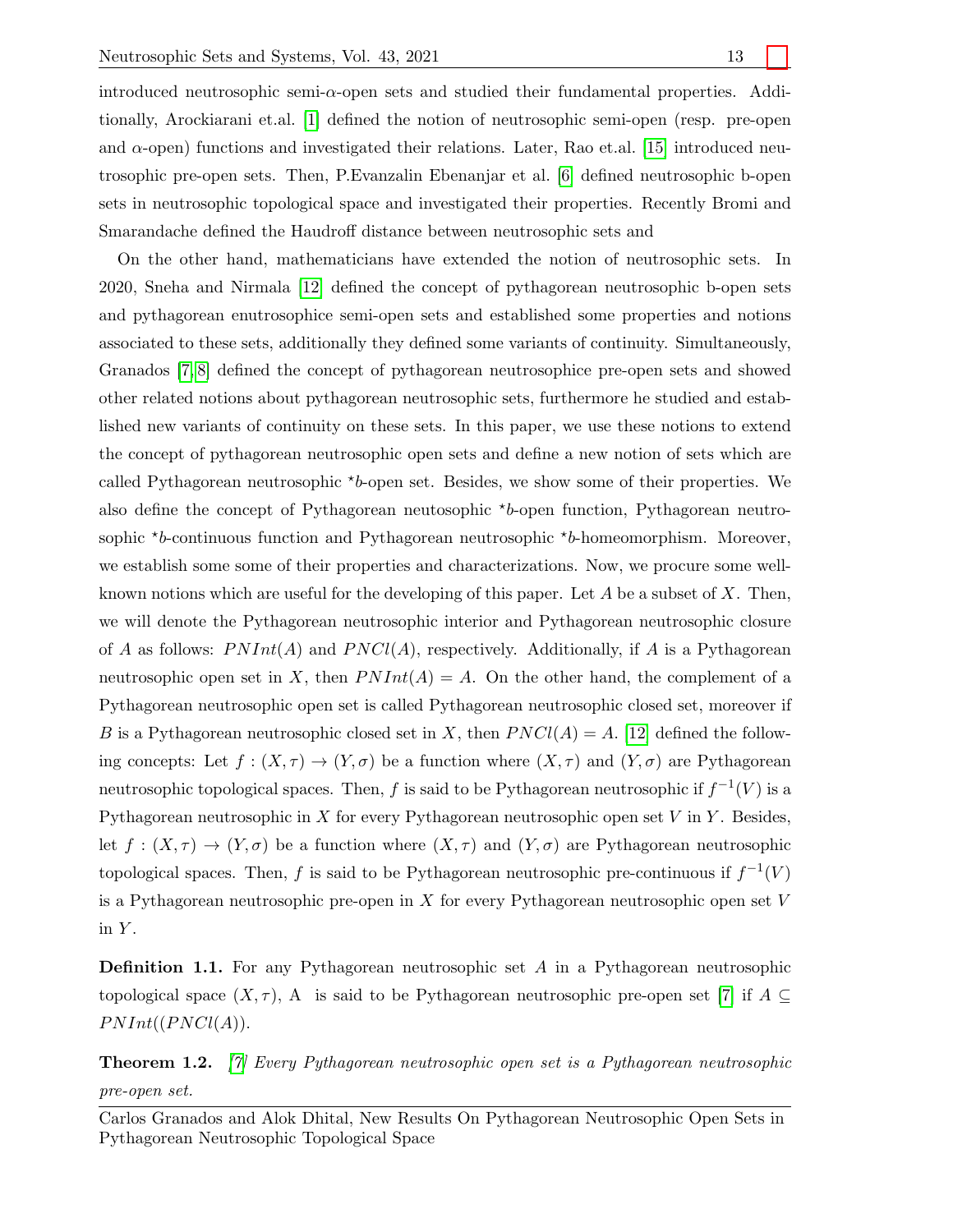**Definition 1.3.** [\[7\]](#page-11-14) Let  $f : (X, \tau) \to (Y, \sigma)$  be a function where  $(X, \tau)$  and  $(Y, \sigma)$  are Pythagorean neutrosophic topological spaces. Then, f is said to be Pythagorean neutrosophic pre-open if  $f(A)$  is Pythagorean neutrosophic pre-open set in Y for every Pythagorean neutrosophic open set A in X.

## 2. Pythagorean neutrosophic  $\rightarrow b$ -open sets

In this section we introduce and study the notion of Pythagorean neutrosophic  $\star b$ -open sets and we establish some notions associated to them.

**Definition 2.1.** Let X be a non-empty set. If  $a, b, c$  are real standard or non standard subsets of  $]0^-, 1^+[$ , then the Pythagorean neutrosophic set  $x_{a,b,c}$  is said to be Pythagorean neutrosophic point (or simply,  $P NP$ ) in  $X$  and it is given by:

$$
x_{a,b,c}(x_p) = \begin{cases} (a,b,c) & \text{if } x = x_p \\ (0,0,1) & \text{if } x \neq x_p \end{cases}
$$

For each  $x_p \in X$  is said to be the support of  $x_{a,b,c}$ , where a denotes the degree of membership value, b denotes the degree of indeterminacy and  $c$  is the degree of non-membership value of  $x_{a,b,c}$ .

<span id="page-2-0"></span>Definition 2.2. For any Pythagorean neutrosophic set A in a Pythagorean neutrosophic topological space  $(X, \tau)$ , A is said to be Pythagorean neutrosophic \*b-open set (or simply,  $PN*bOS$ ) if  $A \subseteq PNInt((PNCl(A)) \cap PNCl(PNInt(A))$ . The complement of a Pythagorean neutrosophic \*b-open set is called Pythagorean neutrosophic \*b-closed set.

**Remark 2.3.** The collection of all Pythagorean neutrosophic  $*_{b}$ -open sets and Pythagorean neutrosophic \*b-closed sets are denoted by  $PN*bOS(X, \tau)$  and  $PN*bCS(X, \tau)$ , respectively.

<span id="page-2-2"></span>**Proposition 2.4.** Let  $(X, \tau)$  be a Pythagorean neutrosophic topological space and  $A \subseteq X$ . Then, If A is a Pythagorean neutrosophic \*b-open set, then A is Pythagorean neutrosophic pre-open set.

The converse of the above proposition need not be true as can be seen in the following example:

**Example 2.5.** Let  $X = \{q, w, e\}$  and  $\tau = \{0_N, A, B, 1_N\}$ . Then,  $A =$  $\langle (0.4, 0.5, 0.2), (0.3, 0.2, 0.1), (0.9, 0.6, 0.8) \rangle$ ,  $B = \langle (0.2, 0.4, 0.5), (0.1, 0.1, 0.2), (0.6, 0.5, 0.8) \rangle$ and  $C = \{(0.5, 0.6, 0.1), (0.4, 0.3, 0.1), (0.9, 0.8, 0.5)\}.$  Then, we can see that C is a Pythagorean neutrosophic pre-open set, but it is not a Pythagorean neutrosophic \*b-open set.

<span id="page-2-1"></span>Definition 2.6. A Pythagorean neutrosophic set V in a Pythagorean neutrosophic topological space  $(X, \tau)$  is said to be Pythagorean neutrosophic \*b-closed (or simply,  $PN*bCS$ )) if  $V \supseteq$  $PNInt(PNCl(V)) \cap PNCl(PNInt(V)).$ 

Carlos Granados and Alok Dhital, New Results On Pythagorean Neutrosophic Open Sets in Pythagorean Neutrosophic Topological Space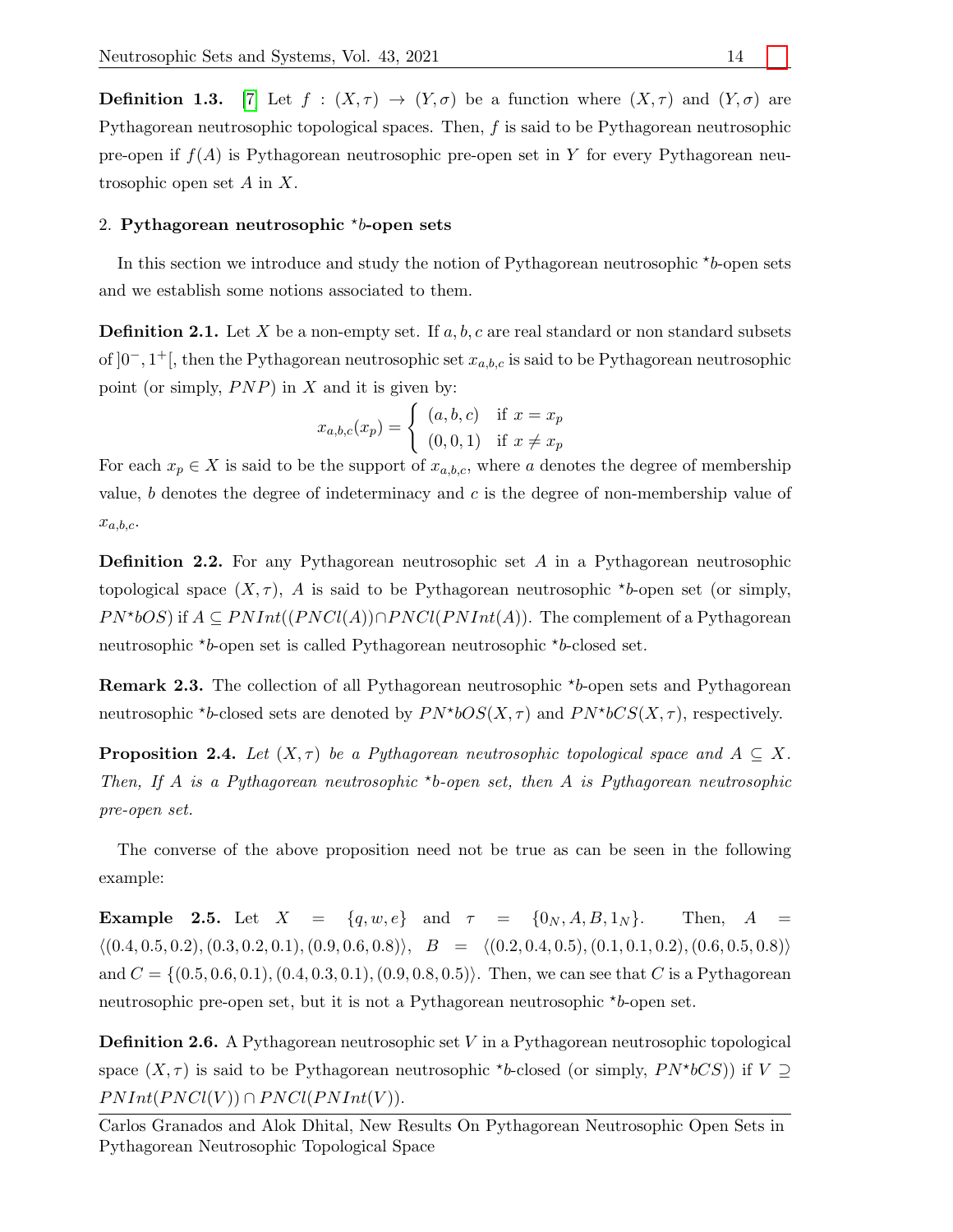<span id="page-3-0"></span>**Definition 2.7.** Let  $(X, \tau)$  be a Pythagorean neutrosophic topological space and V be a Pythagorean neutrosophic set on X. Then we define the Pythagorean neutrosophic  $\star b$ -interior and Pythagorean neutrosophic  $b$ -closure of V as:

- (1) Pythagorean neutrosophic \*b-interior of V (or simply,  $PN*BINT(V)$ ) as the union of all Pythagorean neutrosophic  $b$ -open sets of X contained in V. It means that  $PN^*BINT(V) = \bigcup \{A : A \text{ is a } PN^*bOS \text{ in } X \text{ and } A \subseteq V\}.$
- (2) Pythagorean neutrosophic \*b-closure of V (or simply,  $PN*BCL(V)$ ) as the intersection of all Pythagorean neutrosophic  $*b$ -closed set of X containing V. It means that  $PN^*BCL(V) = \bigcap \{B : B \text{ is a } PN^*bCS \text{ in } X \text{ and } V \subseteq B\}.$

**Remark 2.8.** By the Definition [2.7,](#page-3-0) we can see that  $PN*BCL(V)$  is the smallest Pythagorean neutrosophic \*b-closed set of X which contains V. Besides,  $PN*BINT(V)$  is the largest Pythagorean neutrosophic  $b$ -open set of X which is contained in V.

**Proposition 2.9.** Let V be a Pythagorean neutrosophic set in a Pythagorean neutrosophic topological space  $(X, \tau)$ . Then, the following statements hold:

- (1) If V is Pythagorean neutrosophic \*b-open set, then  $Cl(V)$  is is a Pythagorean neutrosophic \*b-closed set.
- (2) If V is Pythagorean neutrosophic \*b-closed set, then  $Cl(V)$  is is a Pythagorean neutrosophic \*b-open set.

Proof: The proof is followed by the Definitions [2.2,](#page-2-0) [2.6](#page-2-1) and [2.7.](#page-3-0)

Theorem 2.10. Let V be a Pythagorean neutrosophic set in a Pythagorean neutrosophic topological space  $(X, \tau)$ . Then, the following statements hold:

- (1)  $Cl(PN*BINT(V)) = PN*BCL(Cl(V)).$
- (2)  $Cl(PN*BCL(V)) = PN*BINT(Cl(V)).$

**Proof:** We begin proving  $(1)$ : Let V be a Pythagorean neutrosophic set. Now, by the Definition [2.7](#page-3-0) part (1),  $PN*BINT(V) = \bigcup \{A : A \text{ is a } PN*bOS \text{ in } X \text{ and } A \subseteq V\},\$ this implies that  $Cl(PN^*BINT(V)) = Cl(\bigcup \{A : A \text{ is a } PN^*bOS \text{ in } X \text{ and } A \subseteq V\})$  $\bigcap \{Cl(A): Cl(A) \text{ is a } PN^*bCS \text{ in } X \text{ and } Cl(V) \subseteq Cl(A) \}.$  Now, we will replace  $Cl(A)$  by B, then we have that  $Cl(PN*BINT(V) = \bigcap \{B : B \text{ is a } PN*bCS \text{ in } X \text{ and } Cl(V) \subseteq B\}$ , and so  $Cl(PN^*BINT(V)) = PN^*BCL(Cl(V)).$ 

The proof of (2) is made similarly to (1).

<span id="page-3-1"></span>**Theorem 2.11.** For a Pythagorean neutrosophic topological space  $(X, \tau)$  and  $A, B \subseteq X$ . The following statements hold:

Carlos Granados and Alok Dhital, New Results On Pythagorean Neutrosophic Open Sets in Pythagorean Neutrosophic Topological Space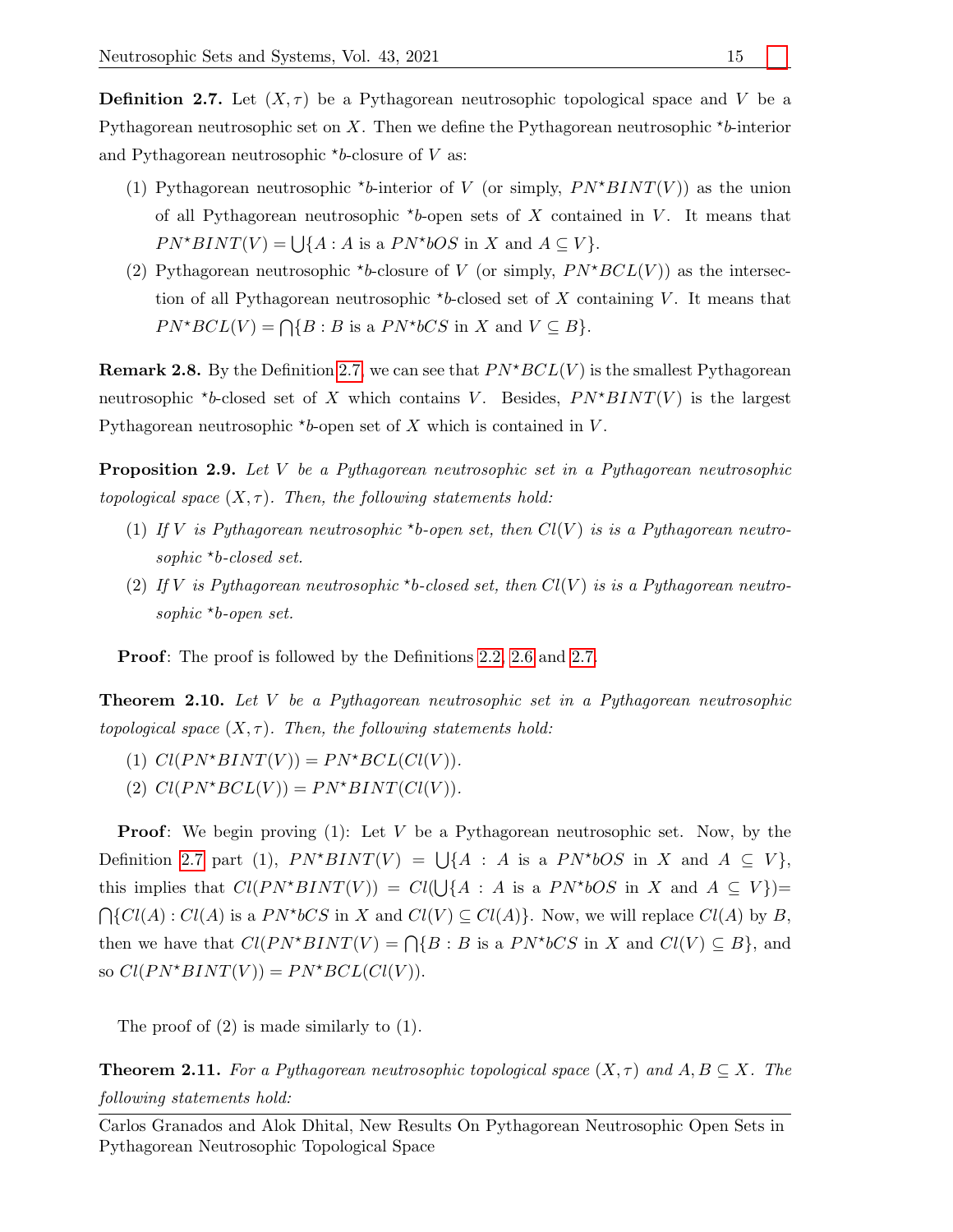- (1) Every Pythagorean neutrosophic set is Pythagorean neutrosophic  $b$ -open set.
- (2)  $PN*BINT(PN*BINT(A)) = PN*BINT(A).$
- (3)  $PN*BCL(PN*BCL((A)) = PN*BCL(A).$
- (4) Let  $A, B$  be two Pythagorean neutrosophic \*b-open sets, then  $PN^*bOS(A)$  ∪  $PN^*bOS(B) = PN^*bOS(A \cup B).$
- (5) Let  $A, B$  be two Pythagorean neutrosophic \*b-closed sets, then  $PN^*bCS(A) \cap$  $PN^*bCS(B) = PN^*bCS(A \cap B).$
- (6) For any two sets  $A, B, PN^*BINT(A) \cap PN^*BINT(B) = PN^*BInt(A \cap B).$
- (7) For any two sets A, B,  $PN^*BCL(A) \cup PN^*BCL(B) = PN^*BCL(A \cup B)$ .
- (8) If A is  $PN^*bOS(X, \tau)$ , then  $A = PN^*BINT(A)$ .
- (9) If  $A \subseteq B$ , then  $PN^*BINT(A) \subseteq PN^*BINT(B)$ .
- (10) For any two sets  $A, B, PN^*BINT(A) \cup PN^*BINT(B) \subseteq PN^*BINT(A \cup B)$ .
- (11) If A is  $PN^*bCS(X,\tau)$ , then  $A = PN^*BCL(A)$ .
- (12) If  $A \subseteq B$ , then  $PN^*BCL(A) \subseteq PN^*BCL(B)$ .
- (13) For any two sets  $A, B, PN^*BCL(A \cap B) \subseteq PN^*BCL(A) \cap PN^*BCL(B)$ .

**Proof:** The proofs of  $(1)$ ,  $(2)$ ,  $(3)$ ,  $(4)$ ,  $(5)$ ,  $(9)$ ,  $(11)$  and  $(12)$  are followed by the Definitions [2.2](#page-2-0) and [2.6.](#page-2-1) The proofs of (6), (7) and (8) are followed by the Definition [2.7](#page-3-0) and the proofs of (10) and (13) are followed by the Definition [2.7](#page-3-0) and parts (9) and (12) of this Theorem.

The following example shows that the equality (10) need not be hold in Theorem [2.11](#page-3-1) .

Example 2.12. Let X = {q, w, e{ and τ = {0<sup>N</sup> , A, B, C, D, 1<sup>N</sup> } where A = h( 0.4, 0.7, 0.1 ), ( 0.5, 0.6, 0.2 ), ( 0.9, 0.7, 0.3 )),  $B = \langle (0.4, 0.6, 0.1) , (0.7, 0.7, 0.2) , (0.9, 0.5, 0.1) \rangle$ )  $\langle$ , C =  $\langle$ ( 0.4, 0.7, 0.1 ), ( 0.7, 0.7, 0.2 ), ( 0.9, 0.7, 0.1 )), D =  $\langle$ ( 0.4, 0.6, 0.1 ), ( 0.5, 0.6, 0.2),  $(0.9, 0.5, 0.3)$ . Then,  $\tau$  is Pythagorean neutrosophic topological space. Now, Consider  $E = \langle (0.7, 0.6, 0.1), (0.7, 0.6, 0.1), (0.9, 0.5, 0) \rangle$  and  $F = \langle (0.4, 0.6, 0.1),$  $(0.5, 0.7, 0.2)$ ,  $(1, 0.7, 0.1)$ . Then,  $PN*BINT(E) = D$  and  $PN*BINT(F) = D$ . This implies that P N?BINT(E) ∪ P N?BINT(F) = D. Now, E ∪ F = h( 0.7, 0.6, 0.1 ), ( 0.7, 0.7, 0.1), ( 1, 0.7, 0) ), it follows that  $PN^*BINT(E \cup F) = B$ . Then,  $PN^*BINT(E \cup F) \not\subset$  $PN*BINT(E) \cup PN*BINT(F).$ 

The following example shows that the equality (13) need not be hold in Theorem [2.11](#page-3-1) .

**Example 2.13.** Let  $X = \{q, w, e\}$ ,  $\tau = \{0_N, A, B, C, D, 1_N\}$  and  $C_{\tau} = \{1_N, E, F, G, H, 0_N\}$ where  $A = \langle (0.5, 0.6, 0.1), (0.6, 0.7, 0.1), (0.9, 0.5, 0.2) \rangle, B = \langle (0.4, 0.5, 0.2), (0.8, 0.6,$ 0.3 ),  $( 0.9, 0.7, 0.3 )$ ,  $C = \langle ( 0.4, 0.5, 0.2 ) , ( 0.6, 0.6, 0.3 ) , ( 0.9, 0.5, 0.3 ) \rangle$ ,  $D = \langle ( 0.5, 0.6,$ 0.1 ), ( 0.8, 0.7, 0.1 ), ( 0.9, 0.7, 0.2 )),  $E = \langle (0.1, 0.4, 0.5), (0.1, 0.3, 0.6), (0.2, 0.5, 0.9) \rangle$ ,  $F = \langle (0.2, 0.5, 0.4), (0.3, 0.4, 0.8), (0.3, 0.3, 0.9), G = \langle (0.2, 0.5, 0.4), (0.3, 0.4, 0.6), (0.3, 0.4, 0.6), G \rangle$ 

Carlos Granados and Alok Dhital, New Results On Pythagorean Neutrosophic Open Sets in Pythagorean Neutrosophic Topological Space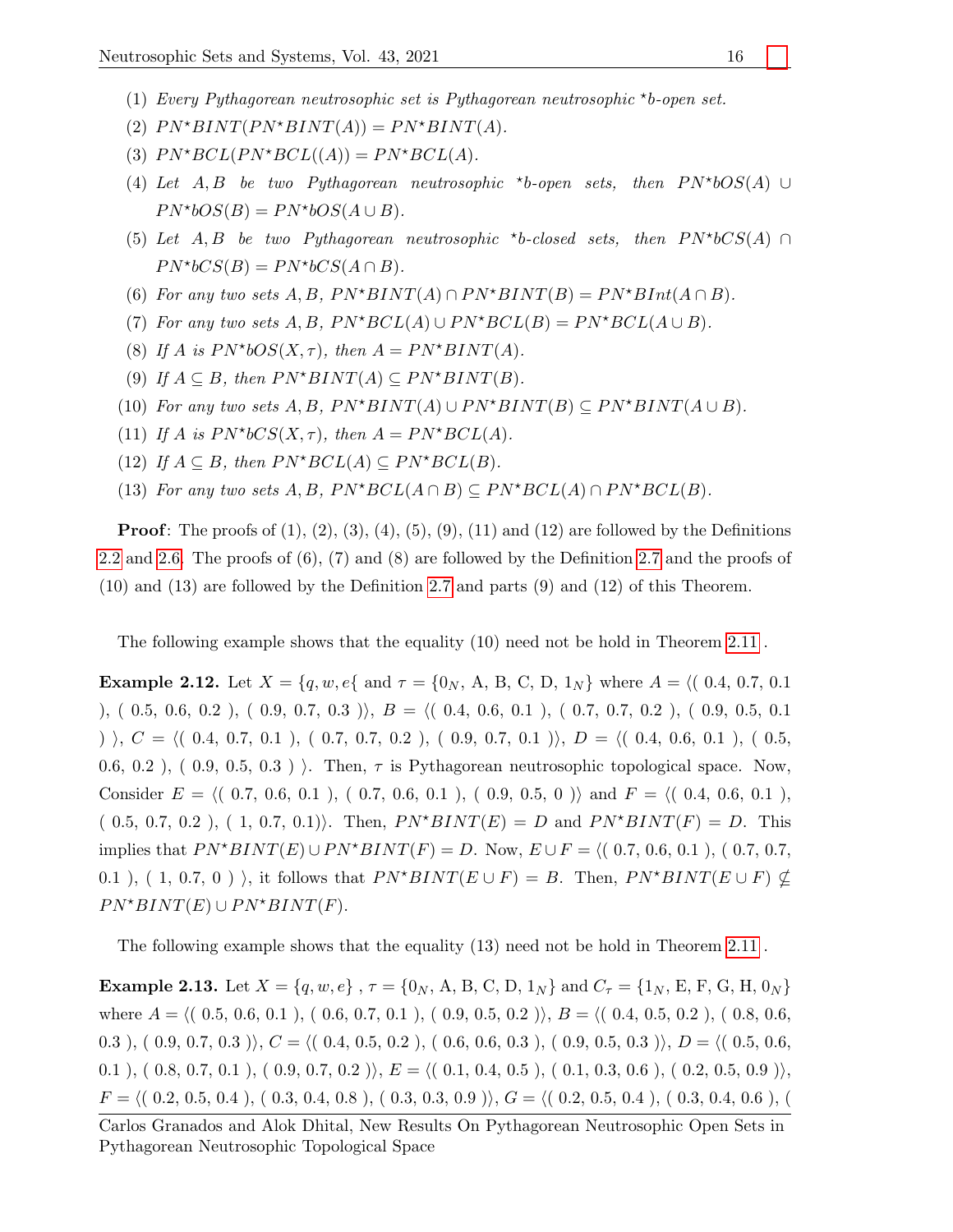$(0.3, 0.5, 0.9)$ ,  $H = \langle (0.1, 0.4, 0.5), (0.1, 0.3, 0.8), (0.2, 0.3, 0.9) \rangle$ . Then  $\tau$  is Pythagorean neutrosophic topological space. Now, Consider  $I = \langle (0.1, 0.2, 0.5), (0.2, 0.3, 0.7), (0.3,$ 0.3, 1) and  $J = \langle (0.2, 0.4, 0.8), (0.1, 0.2, 0.8), (0.2, 0.5, 0.9) \rangle$ . Then  $PN^*BCL(I) = G$ and  $PN*BCL(J) = G$ . This implies that  $PN*BCL(I) \cap PN*BCL(J) = G$ . Now,  $I \cap J = \langle h \rangle$  $(0.1, 0.2, 0.8), (0.1, 0.2, 0.8), (0.2, 0.3, 1)$ , it follows that  $PN^*BCL(I \cap G) = H$ . Then  $PN*BCL(I) \cap PN*BCL(J) \nsubseteq PN*BCL(I \cap G).$ 

The following example shows that the intersection of two Pythagorean neutrosophic  $\star b$ -open sets need not be a Pythagorean neutrosophic  $*_{b}$ -open set.

#### <span id="page-5-0"></span>Example

**2.14.** Let  $X = \{q, w\}, A = \langle (0.1, 0.3, 0.5), (0.3, 0.5, 0.7)\rangle, B = \langle (0.1, 0.1, 0.4), (0.7, 0.5, 0.3)\rangle,$  $C = \langle (0.4, 0.6, 0.9), (0.6, 0.3, 0.3) \rangle$  and  $D = \langle (0.3, 0.5, 0.3), (0.9, 0.5, 0.9) \rangle$ . Then,  $\tau$  is a Pythagorean neutrosophic topological space. Now, choose  $A_1 = \langle (0.3, 0.5, 0.3), (1.0, 0.1, 0.1) \rangle$ and  $A_2 = \langle (1.0, 1.0, 0.4), (0.9, 0.4, 0.6) \rangle$ . We can see that  $A_1 \cap A_2$  is not a Pythagorean neutrosophic \*b-open set of  $(X, \tau)$ .

The following examples show that the union of two Pythagorean neutrosophic  $b$ -closed sets need not be a Pythagorean neutrosophic \*b-closed set.

<span id="page-5-1"></span>**Example 2.15.** By the example [2.14,](#page-5-0) we can imply that  $A_1^c \cup A_2^c$  is not a Pythagorean neutrosophic \*b-closed set of  $(X, \tau)$ .

**Example 2.16.** Let  $X = \{q\}$  and  $A = \langle (1, 0.5, 0.7) \rangle$ ,  $B = \langle (0, 0.9, 0.2) \rangle$ ,  $C = \langle (1, 0.9, 0.2) \rangle$ and  $D = \langle (0, 0.5, 0.7) \rangle$ . Then,  $\tau$  is a Pythagorean neutrosophic topological space. Now, choose  $A_1^c = \langle (0.4, 0.5, 1) \rangle$  and  $A_2^c = \langle (0.2, 0, 0.8) \rangle$ . We can see that  $A_1 \cup A_2$  is not a Pythagorean neutrosophic \*b-closed set of  $(X, \tau)$ .

**Proposition 2.17.** Let A be a Pythagorean neutrosophic set in Pythagorean neutrosophic topological space  $(X, \tau)$ . If B is a Pythagorean neutrosophic \*b-open set and  $B \subseteq A \subseteq$  $PNInt(PNCl(A)) \cap PNCl(PNInt(A)),$  then A is a Pythagorean neutrosophic \*b-open set.

<span id="page-5-2"></span>**Theorem 2.18.** Arbitrary union of Pythagorean neutrosophic  $\star$ b-open sets is a Pythagorean neutrosophic ? b-open set.

**Proof:** Let  $A_1, A_2, ... A_n$  be a collection of Pythagorean neutrosophic \*b-open sets, then by the Definition [2.2,](#page-2-0)  $A_1 \subseteq PNInt(PNCl(A_1)) \cap PNCl(PNInt(A_1)),$  $A_2 \subseteq PNInt(PNCl(A_2)) \cap PNCl(PNInt(A_2)), ..., A_n \subseteq PNInt(PNCl(A_n)) \cap$  $PNCl(PNInt(A_n))$ . Now,  $A_1 \cup A_2 \cup ... \cup A_n \subseteq (PNInt(PNCl(A_1)) \cap PNCl(PNInt(A_1))) \cup$  $(PNInt(PNCl(A_2))∩PNCl(PNInt(A_2)))\cup...\cup (PNInt(PNCl(A_n))∩PNCl(PNInt(A_N))),$ by the Theorem [2.11](#page-3-1) parts (7) and (10),  $A_1 \cup A_2 \cup ... \cup A_n \subseteq PNInt(PNCl(A_1 \cup A_2 \cup ... \cup$ 

Carlos Granados and Alok Dhital, New Results On Pythagorean Neutrosophic Open Sets in Pythagorean Neutrosophic Topological Space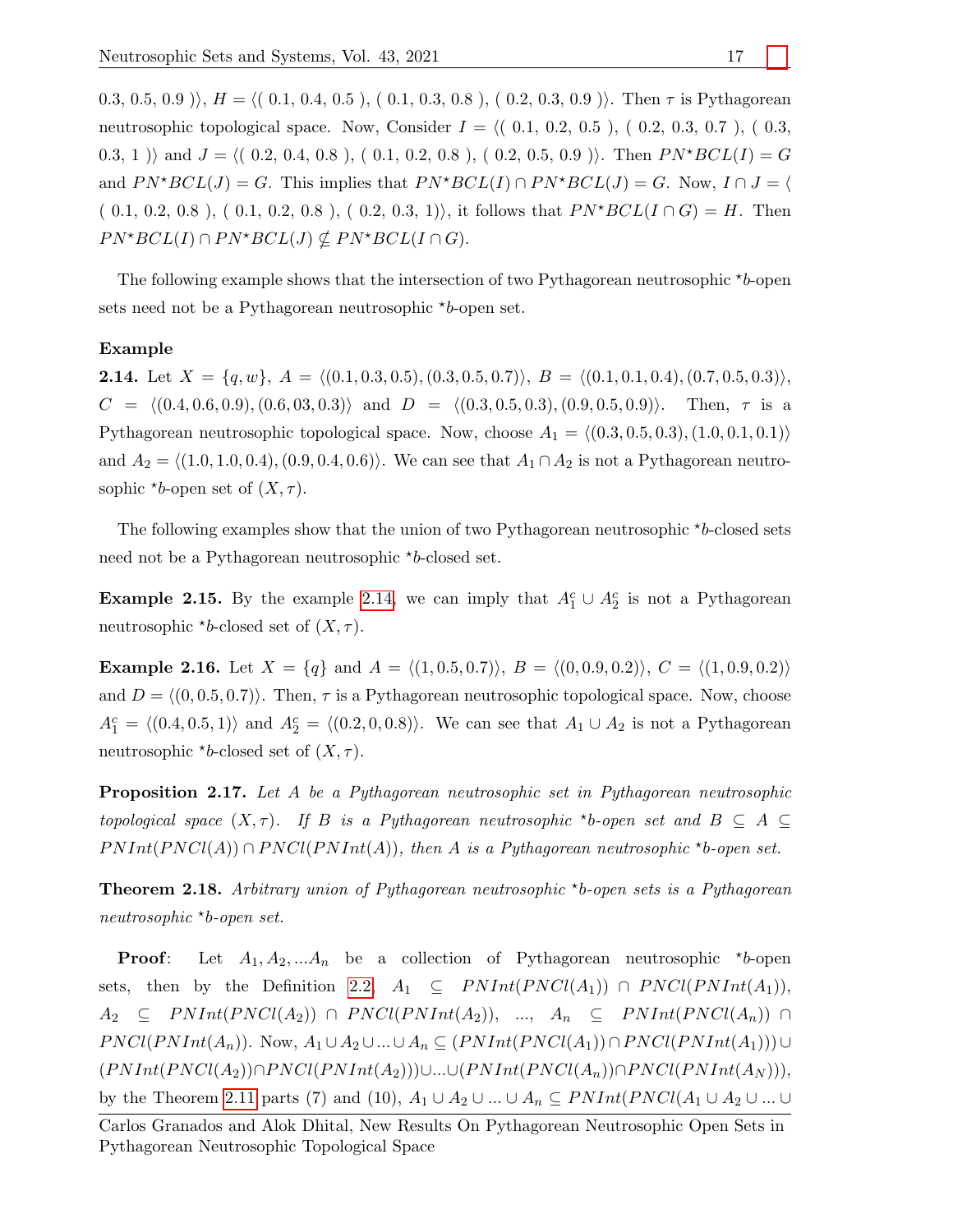$(A_n)$ )∩PNCl(PNInt( $A_1 \cup A_2 \cup ... \cup A_n$ )). This proofs that  $A_1 \cup A_2 \cup ... \cup A_n$  is a Pythagorean neutrosophic \*b-open set.

Th following example shows that the intersection of two Pythagorean neutrosophic  $*_{b}$ -open sets need not be a Pythagorean neutrosophic  $*_{b}$ -open set.

### Example 2.19.

Let  $X = \{z, x\}$  and  $A = \langle (0.3, 0.5, 0.4), (0.6, 0.2, 0.5)\rangle$ ,  $B = \langle (0.2, 0.6, 0.7), (0.5, 0.3, 0.1)\rangle$  $C = \langle (0.3, 0.6, 0.4), (0.6, 0.3, 0.1) \rangle$  and  $D = \langle (0.2, 0.5, 0.7), (0.5, 0.2, 0.5) \rangle$ . Then,  $\tau$  is a Pythagorean neutrosophic topological space. Now, take  $A_1 = \langle (0.4, 0.6, 0.4), (0.8, 0.3, 0.4) \rangle$ and  $A_2 = \langle (1.0, 0.9, 0.2), (0.5, 0.7, 0) \rangle$ . We can see that  $A_1 \cup A_2$  is not a Pythagorean neutrosophic \*b-open set of  $(X, \tau)$ .

Remark 2.20. By the Example [2.14,](#page-5-0) we support that the arbitrary intersection of Pythagorean neotrosophic  $\star b$ -open sets need not be a Pythagorean neotrosophic  $\star b$ -open set.

**Proposition 2.21.** Arbitrary intersection of Pythagorean neutrosophic  $*$ b-closed sets is a Pythagorean neutrosophic  $b$ -closed set.

**Remark 2.22.** By the Example [2.15,](#page-5-1) the arbitrary union of Pythagorean neotrosophic  $*b$ closed sets need not be a Pythagorean neotrosophic  $b$ -closed set.

Theorem 2.23. A Pythagorean neutrosophic set A in a Pythagorean neutrosophic topological space  $(X, \tau)$  is Pythagorean neutrosophic b-open if and only for every Pythagorean neutrosophic point  $x_{a,b,c} \in A$  there exits a Pythagorean neutrosophic \*b-open  $B_{x_{a,b,c}}$  such that  $x_{a,b,c} \in B_{x_{a,b,c}} \subseteq A$ .

**Proof: Necessary:** Let A be a Pythagorean neutrosophic b-open set. Then, we have that  $B_{x_{a,b,c}} = A$  for each  $x_{a,b,c}$ .

**Sufficiency**: Suppose that for every Pythagorean neutrosophic point  $x_{a,b,c} \in A$ , there exits a neutrosophic \*b-open set  $B_{x_{a,b,c}}$  such that  $x_{a,b,c} \in B_{x_{a,b,c}} \subseteq A$ . Thus,  $A = \bigcup \{x_{a,b,c} : x_{a,b,c} \in A\}$  $A\} \subseteq \{B_{x_{a,b,c}} : x_{a,b,c} \in A\} \subseteq A$  and then,  $A = \bigcup \{B_{x_{a,b,c}} : x_{a,b,c} \in A\}$ . Therefore, by the Theorem [2.18,](#page-5-2) it is a Pythagorean neutrosophic  $\star$ b-open set

**Definition 2.24.** Let  $f : (X, \tau) \to (Y, \sigma)$  be a function where  $(X, \tau)$  and  $(Y, \sigma)$  are Pythagorean neutrosophic topological spaces. Then, f is said to be Pythagorean neutrosophic \*b-open if  $f(A)$  is Pythagorean neutrosophic \*b-open set in Y for every Pythagorean neutrosophic open set A in X.

**Proposition 2.25.** Let  $f : (X, \tau) \to (Y, \sigma)$  be a function where  $(X, \tau)$  and  $(Y, \sigma)$  are Pythagorean neutrosophic topological spaces. If  $f$  is Pythagorean neutrosophic \*b-open, then, f is Pythagorean neutrosophic pre-open

Carlos Granados and Alok Dhital, New Results On Pythagorean Neutrosophic Open Sets in Pythagorean Neutrosophic Topological Space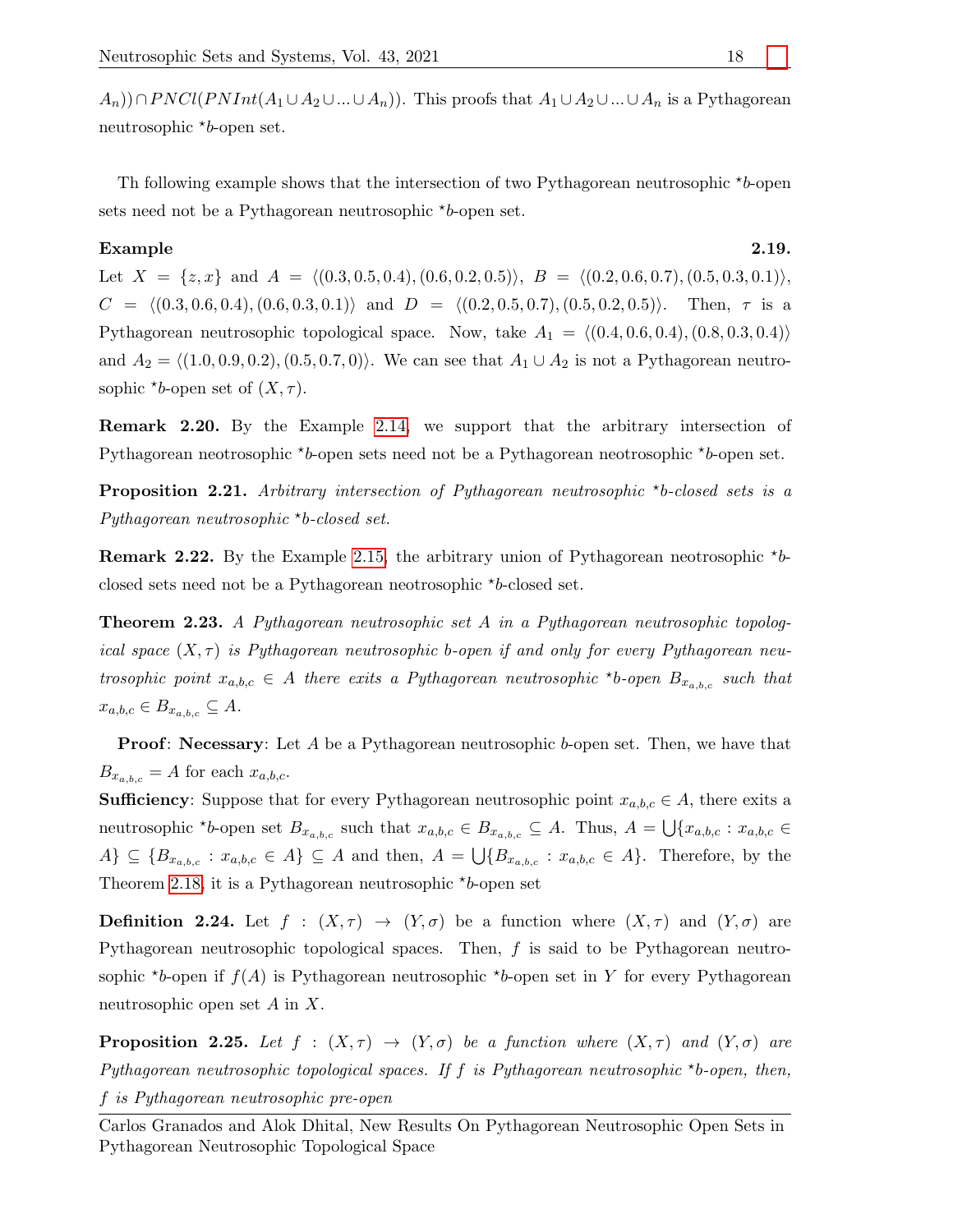**Proof:** Let f be a Pythagorean neutrosophic  $b$ -open and A be a Pythagorean neutrosophic open set in X. Then, by hypothesis  $f(A)$  is a Pythagorean neutrosophic \*b-open set in Y, by the Proposition [2.4,](#page-2-2)  $f(A)$  is a Pythagorean neutrosophic pre-open set in X. Therefore, f is a Pythagorean neutrosophic pre-open function.

## 3. Pythagorean neutrosophic  $'b$ -continuous functions

In this section, we use the notion of Pythagorean neutrosophic  $**b*$ -open sets to introduce and study the concepts of Pythagorean neutrosophic \*b-continuous function and Pythagorean neutrosophic \*b-homeomorphism. Moreover, we establish some of their properties.

**Definition 3.1.** Let  $f : (X, \tau) \to (Y, \sigma)$  be a function where  $(X, \tau)$  and  $(Y, \sigma)$  are Pythagorean neutrosophic topological spaces. Then,  $f$  is said to be Pythagorean neutrosophic  $\star$ b-continuous if  $f^{-1}(V)$  is a Pythagorean neutrosophic \*b-open set in X for every Pythagorean neutrosophic open set  $V$  in  $Y$ .

**Proposition 3.2.** Every Pythagorean neutrosophic continuous function is Pythagorean neutrosophic \*b-continuous function.

**Definition 3.3.** Let  $x_{a,b,c}$  be a Pythagorean neutrosophic point of a Pythagorean neutrosophic topological space  $(X, \tau)$ . A Pythagorean neutrosophic set D of X is said to be Pythagorean neutrosophic neighbourhood of  $x_{a,b,c}$  if there exits a Pythagorean neutrosophic open set V in X such that  $x_{a,b,c} \in V \subseteq D$ 

**Proposition 3.4.** Let  $f : (X, \tau) \to (Y, \sigma)$  be a function where  $(X, \tau)$  and  $(Y, \sigma)$  are Pythagorean neutrosophic topological spaces. Then, the following statements are equivalent:

- (1)  $f$  is a Pythagorean neutrosophic \*b-continuous function.
- (2) For each Pythagorean neutrosophic point  $x_{a,b,c}$  and every Pythagorean neutrosophic A of  $f(x_{a,b,c})$ , there exits a Pythagorean neutrosophic \*b-open set B of X such that  $x_{a,b,c} \in B \subseteq f^{-1}(A)$ .
- (3) For each Pythagorean neutrosophic point  $x_{a,b,c} \in X$  and every Pythagorean neutrosophic neighbourhood A of  $f(x_{a,b,c})$ , there exits a Pythagorean neutrosophic \*b-open set B of X such that  $x_{a,b,c} \in B$  and  $f(B) \subseteq A$ .

**Proof:** (1)  $\Rightarrow$  (2): Let  $x_{a,b,c}$  be a Pythagorean neutrosophic point of X and let A be a Pythagorean neutrosophic neighbourhood of  $f(x_{a,b,c})$ . Then, there exits a Pythagorean neutrosophic open set B of Y such that  $f(x_{a,b,c}) \in B \subseteq A$ . Now, since f is a Pythagorean neutrosophic \*b-continuous function, we have that  $f^{-1}(B)$  is a Pythagorean neutrosophic \*bopen set of X and  $x_{a,b,c} \in f^{-1}(f(x_{a,b,c})) \subseteq f^{-1}(B) \subseteq f^{-1}(A)$  and this ends the proof.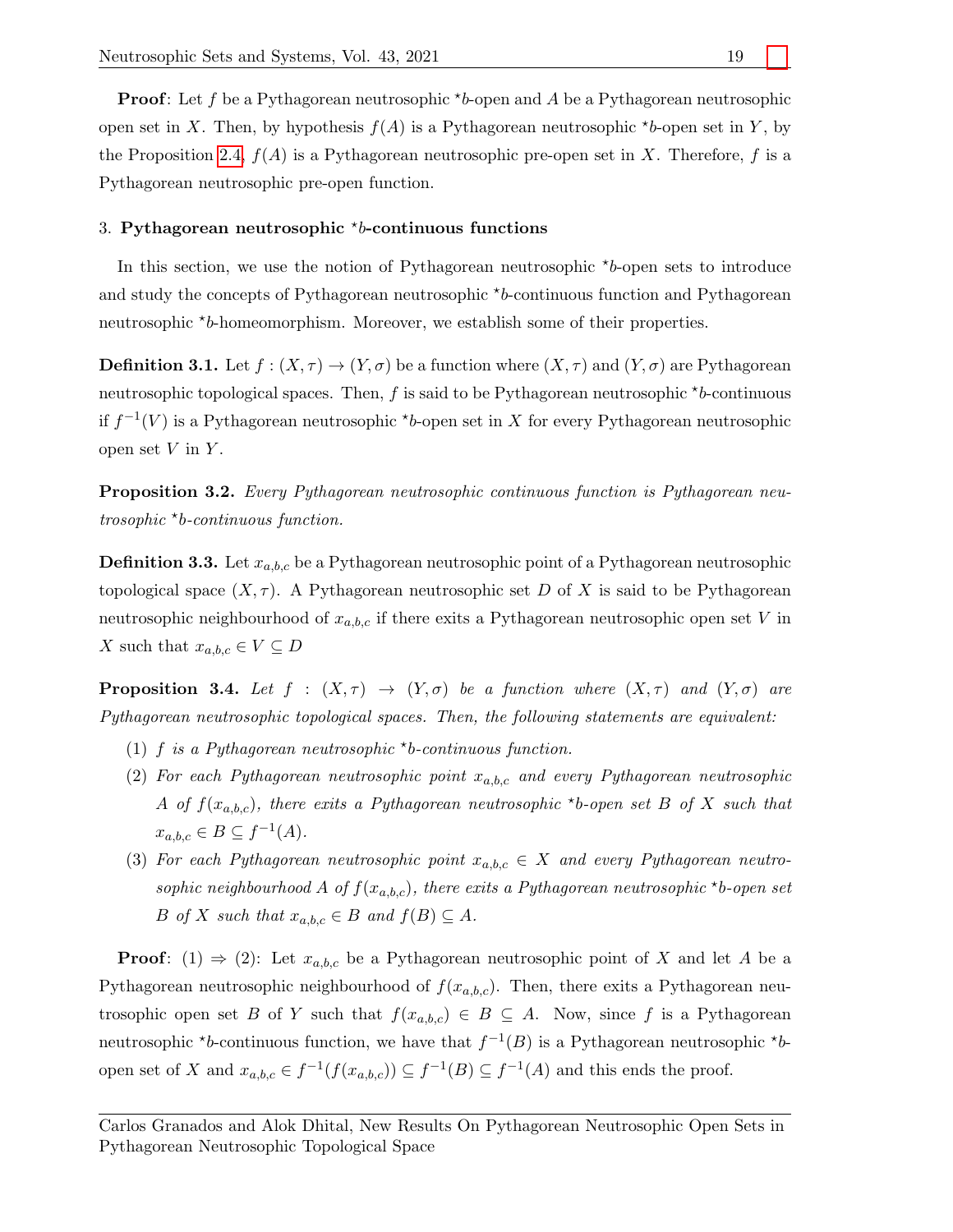$(2) \Rightarrow (3)$ : Let  $x_{a,b,c}$  be a Pythagorean neutrosophic point of X and let A be a Pythagorean neutrosophic neighbourhood of  $f(x_{a,b,c})$ . By hypothesis, there exits a Pythagorean neutrosophic \*b-open set B of X such that  $x_{a,b,c} \in B \subseteq f^{-1}(A)$  and then  $x_{a,b,c} \in B$  of X such that  $f(B) \subseteq f(f^{-1}(A)) \subseteq A$  and this ends the proof.

 $(3) \Rightarrow (1)$ : Let B be a Pythagorean neutrosophic open set of Y and let  $x_{a,b,c} \in f^{-1}(B)$  and so  $f(x_{a,b,c}) \in B$  and then B is a Pythagorean neutrosophic neighbourhood of  $f(x_{a,b,c})$ . Now, since  $B$  is a Pythagorean neutrosophic open set and by hypothesis, there exits a Pythagorean neutrosophic \*b-open set A of X such that  $x_{a,b,c} \in A$  and  $f(A) \subseteq B$ . Indeed,  $x_{a,b,c} \in A \subseteq$  $f^{-1}(f(A)) \subseteq f^{-1}(B)$  and this implies that  $f^{-1}(B)$  is a Pythagorean neutrosophic b-open set of X. Therefore,  $f$  is a Pythagorean neutrosophic  $\star b$ -open continuous function.

**Proposition 3.5.** Let  $f : (X, \tau) \to (Y, \sigma)$  be a function where  $(X, \tau)$  and  $(Y, \sigma)$  are Pythagorean neutrosophic topological spaces. If  $f$  is a Pythagorean neutrosophic \*b-open function, then f is a Pythagorean neutrosophic pre-continuous function.

**Definition 3.6.** Let  $f : (X, \tau) \to (Y, \sigma)$  be a bijection function where  $(X, \tau)$  and  $(Y, \sigma)$  are Pythagorean neutrosophic topological spaces. Then, f is said to be Pythagorean nuetrosophic \*b-homeomorphism if f and  $f^{-1}$  are Pythagorean neutrosophic \*b-continuous functions.

**Example 3.7.** Let  $X = \{q, w\}$  and  $Y = \{e, r\}$ . Then,  $\tau = \{0_N, U_1, U_2, 1_N\}$  and  $\sigma = \{0_N, V, 1_N\}$  are Pythagorean neutrosophic topological spaces on X and Y respectively, where  $U_1 = \langle x,(0.2, 0.4, 0.7), (0.4, 0.4, 0.4)\rangle$ ,  $U_2 = \langle x,(0.3, 0.5, 0.6), (0.5, 0.4, 0.6)\rangle$  and  $V = \langle y,(0.3, 0.5, 0.6), (0.5, 0.2, 0.7)\rangle$ . Then, we define the function  $f : (X, \tau) \to (Y, \sigma)$  as  $f(q) = e$  and  $f(w) = w$ . We can see that f and  $f^{-1}$  are Pythagorean neutrosophic \*bcontinuous and then  $f$  is Pythagorean neutrosophic  $\star b$ -homeomorphism.

**Definition 3.8.** Let  $f : (X, \tau) \to (Y, \sigma)$  be a bijection function where  $(X, \tau)$  and  $(Y, \sigma)$  are Pythagorean neutrosophic topological spaces. Then,  $f$  is said to be Pythagorean nuetrosophic homeomorphism if f and  $f^{-1}$  are Pythagorean neutrosophic continuous functions.

Theorem 3.9. Each Pythagorean neutrosophic homeomorphism is Pythagorean neustrosophic ? b-homeomorphism.

**Proof:** Let  $f : (X, \tau) \to (Y, \sigma)$  be a bijection and Pythagorean neutrosophic homeomorphism function in which f and  $f^{-1}$  are Pythagorean neutrosophic continuous functions. Since that every Pythagorean neutrosophic continuous function is Pythagorean neutrosophic \*b-continuous, this implies that f and  $f^{-1}$  are Pythagorean neutrosophic \*b-continuous functions. Therefore,  $f$  is a Pythagorean neutrosophic  $\star b$ -homeomorphism. **Proof**: The following example shows that the converse of the above Theorem need not be true.

Carlos Granados and Alok Dhital, New Results On Pythagorean Neutrosophic Open Sets in Pythagorean Neutrosophic Topological Space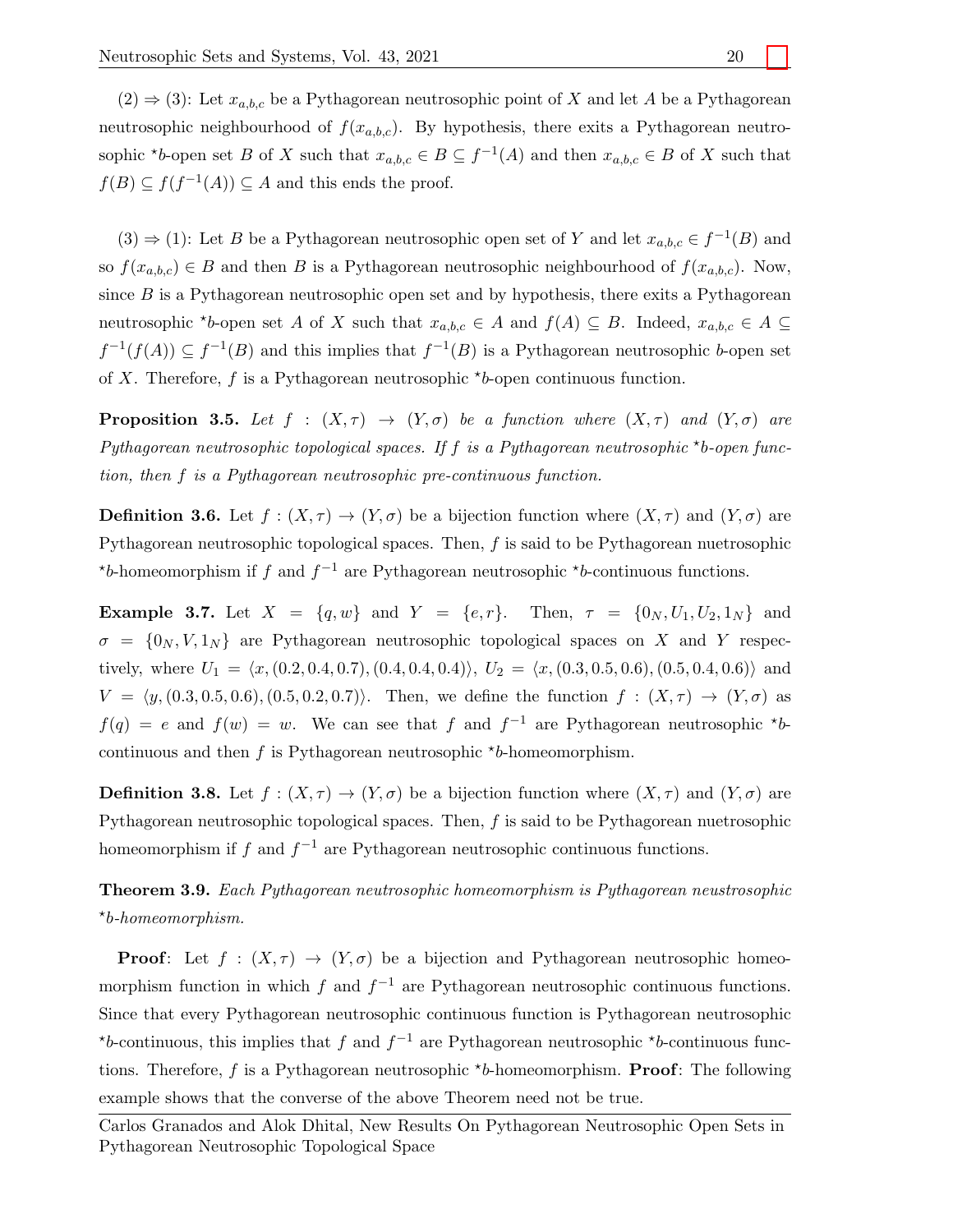**Example 3.10.** Let  $X = \{q, w\}$  and  $Y = \{e, r\}$ . Then,  $\tau = \{0_N, U_1, U_2, 1_N\}$  and  $\sigma = \{0_N, V, 1_N\}$  are Pythagorean neutrosophic topological spaces on X and Y respectively, where  $U_1 = \langle x,(0.3, 0.5, 0.8), (0.4, 0.4, 0.4)\rangle$ ,  $U_2 = \langle x,(0.1, 0.3, 0.8), (0.1, 0.5, 0.8)\rangle$  and  $V = \langle y,(0.4, 0.5, 0.6), (0.1, 0.3, 0.6)\rangle$ . Then, we define the function  $f : (X, \tau) \to (Y, \sigma)$  as  $f(q) = e$  and  $f(w) = w$ . We can see that f is a Pythagorean neutrosophic b-homeomorphism, but it is not a Pythagorean neutrosophic homeomorphism.

**Theorem 3.11.** Let  $f : (X, \tau) \to (Y, \sigma)$  be a bijection function where  $(X, \tau)$  and  $(Y, \sigma)$  are Pythagorean neutrosophic topological spaces. Then, the following statements hold:

- (1)  $f$  is Pythagorean neutrosophic \*b-closed.
- (2)  $f$  is Pythagorean neutrosophic \*b-open.
- (3)  $f$  is Pythagorean neutrosophic \*b-homeomorphism.

**Proof:** (1)  $\Rightarrow$  (2): Let f be a bijection Pythagorean neutrosophic \*b-closed function. Then,  $f^{-1}$  is Pythagorean neutrosophic \*b-continuous function. Now, since every Pythagorean neutrosophic open set of  $(X, \tau)$  is a Pythagorean neutrosophic b-open set of  $(X, \tau)$ , this implies that  $f$  is a Pythagorean neutrosophic  $\star$ b-open function.

 $(2) \Rightarrow (3)$ : Let f be a bijective Pythagorean neutrosophic \*b-open function. Then,  $f^{-1}$ is a Pythagorean neutrosophic  $\star$ b-continuous function. Indeed, f and  $f^{-1}$  are Pythagorean neutrosophic  $\star$ b-continuous functions. b-continuous functions. Therefore, f is a Pythagorean neutrosophic  $*$ bhomeomorphism.

 $(3) \Rightarrow (1)$ : Let f be a Pythagorean neutrosophic \*b-homeomorphism. Then, f and  $f^{-1}$ are Pythagorean neutrosophic \*b-continuous functions. Since every Pythagorean neutrosophic closed set of  $(X, \tau)$  is a Pythagorean neutrosophic \*b-closed set of  $(X, \tau)$ , this implies that f is a Pythagorean neutrosophic  $b$ -closed function.

The following example shows that the composition of two Pythagorean neutrosophic  $*_{b}$ homeomorphisms need not be a Pythagorean neutrosophic \*b-homeomorphism.

Example 3.12. Let  $X = \{q, w\}$ ,  $Y = \{e, r\}$  and  $Z = \{t, y\}$ . Then,  $\tau =$  $\{0_N, U, 1_N\}, \sigma = \{0_N, V, 1_N\}$  and  $\omega = \{0_N, W, 1_N\}$  are Pythagorean neutrosophic topological spaces on X, Y and Z respectively, where  $U = \langle x,(0.1, 0.3, 0.5), (0.3, 0.5, 0.7)\rangle$ ,  $V =$  $\langle y,(0.2, 0.7, 0.9),(0.3, 0.6, 0.7)\rangle$  and  $W = \langle z,(0.7, 0.5, 0.2),(0.7, 0.7, 0.2)\rangle$ . We define the function  $f : (X, \tau) \to (Y, \sigma)$  as  $f(q) = e$  and  $f(w) = r$ . Besides, we define the function  $g: (Y, \sigma) \to (Z, \omega)$  as  $g(e) = t$  and  $g(r) = y$ . We can see that f and g are Pythagorean neutrosophic \*b-homeomorphism, but  $g \circ f$  is not a Pythagorean neutrosophic \*b-homeomorphism.

Carlos Granados and Alok Dhital, New Results On Pythagorean Neutrosophic Open Sets in Pythagorean Neutrosophic Topological Space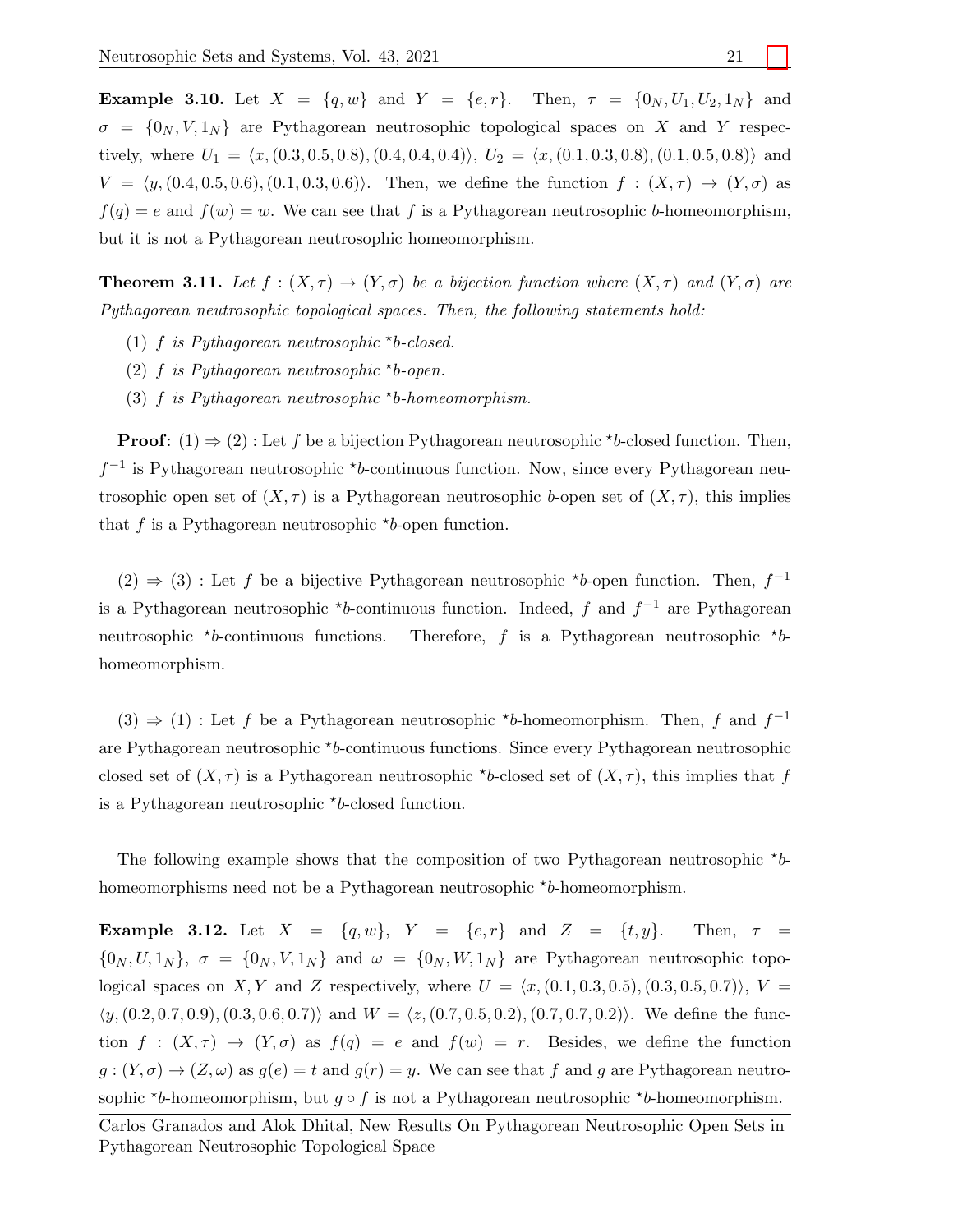**Definition 3.13.** Let  $f : (X, \tau) \to (Y, \sigma)$  be a function where  $(X, \tau)$  and  $(Y, \sigma)$  are Pythagorean neutrosophic topological spaces. Then,  $f$  is said to be Pythagorean neutrosophic \*b-irresolute if  $f^{-1}(V)$  is a Pythagorean neutrosophic \*b-open set in X for every Pythagorean neutrosophic  $b$ -open set V in Y.

**Definition 3.14.** Let  $f : (X, \tau) \to (Y, \sigma)$  be a bijection function where  $(X, \tau)$  and  $(Y, \sigma)$  are Pythagorean neutrosophic topological spaces. Then,  $f$  is said to be Pythagorean neutrosophic \*bi-homeomorphism if f and  $f^{-1}$  are Pythagorean neutrosophic \*b-irresolute functions.

**Theorem 3.15.** Every Pythagorean neutrosophic  $\star$ bi-homeomorphism is a Pythagorean neutrosophic \*b-homeomorphism.

**Proof:** Let  $f : (X, \tau) \to (Y, \sigma)$  be a bijection and Pythagorean neutrosophic \*bihomeomorphism function. Suppose that B is a Pythagorean neutrosophic closed set of  $(Y, \sigma)$ , this implies that B is a Pythagorean neutrosophic \*b-closed set of  $(Y, \sigma)$ . Now, since f is Pythagorean neutrosophic irresolute,  $f^{-1}(B)$  is a Pythagorean neutrosophic \*b-closed set of  $(X, \tau)$ . Indeed, f is a Pythagorean neutrosophic \*b-continuous function. therefore, f and  $f^{-1}$ are Pythagorean neutrosophi  $\star$ b-continuous functions and then f is Pythagorean neutrosophic ? b-homeomorphism.

The following example shows that the converse of the above Theorem need not be true.

**Example 3.16.** Let  $X = \{q, w\}$  and  $Y = \{e, r\}$ . Then,  $\tau = \{0_N, U_1, U_2, 1_N\}$  and  $\sigma = \{0_N, V, 1_N\}$  are Pythagorean neutrosophic topological spaces on X and Y respectively, where  $U_1 = \langle x,(0.2, 0.4, 0.6), (0.3, 0.3, 0.3)\rangle$ ,  $U_2 = \langle x,(0.4, 0.7, 0.9), (0.1, 0.1, 0.3)\rangle$  and  $V = \langle y,(0.4, 0.7, 0.9),(0.1, 0.2, 0.3)\rangle$ . Then, we define the function  $f : (X, \tau) \to (Y, \sigma)$  as  $f(q) = e$  and  $f(w) = w$ . We can see that f is a Pythagorean neutrosophic \*b-homeomorphism, but it is not a Pythagorean neutrosophic \*bi-homeomorphism.

**Theorem 3.17.** If  $f : (X, \tau) \to (Y, \sigma)$  and  $g : (Y, \sigma) \to (Z, \omega)$  are Pythagorean neutrosophic \*bi-homeomorphisms, then  $g \circ f : (X, \tau) \to (Z, \omega)$  is a Pythagorean neutrosophic \*bihomeomorphism.

**Proof:** Let f and g be two Pythagorean neutrosophic b-homeomorphisms. Now, suppose that B is a Pythagorean neutrosophic \*b-closed set of  $(Z, \omega)$ , then  $g^{-1}(B)$  is a Pythagorean neutrosophic \*b-closed set of  $(Y, \sigma)$ . Then by hypothesis,  $f^{-1}(g^{-1}(B))$  is a Pythagorean neutrosophic \*b-closed set of  $(X, \tau)$ . Therefore,  $g \circ f$  is a Pythagorean neutrosophic \*birresolute function Now, let  $\beta$  be a Pythagorean neutrosophic \*b-closed set of  $(X, \tau)$ . By assumption,  $f(\beta)$  is a Pythagorean neutrosophic \*b-closed set of  $(Y, \sigma)$ . Then, by hypothesis,  $g(f(\beta))$  is a Pythagorean neutrosophic \*b-closed set of  $(Z, \omega)$ . This implies that  $g \circ f$  is a

Carlos Granados and Alok Dhital, New Results On Pythagorean Neutrosophic Open Sets in Pythagorean Neutrosophic Topological Space